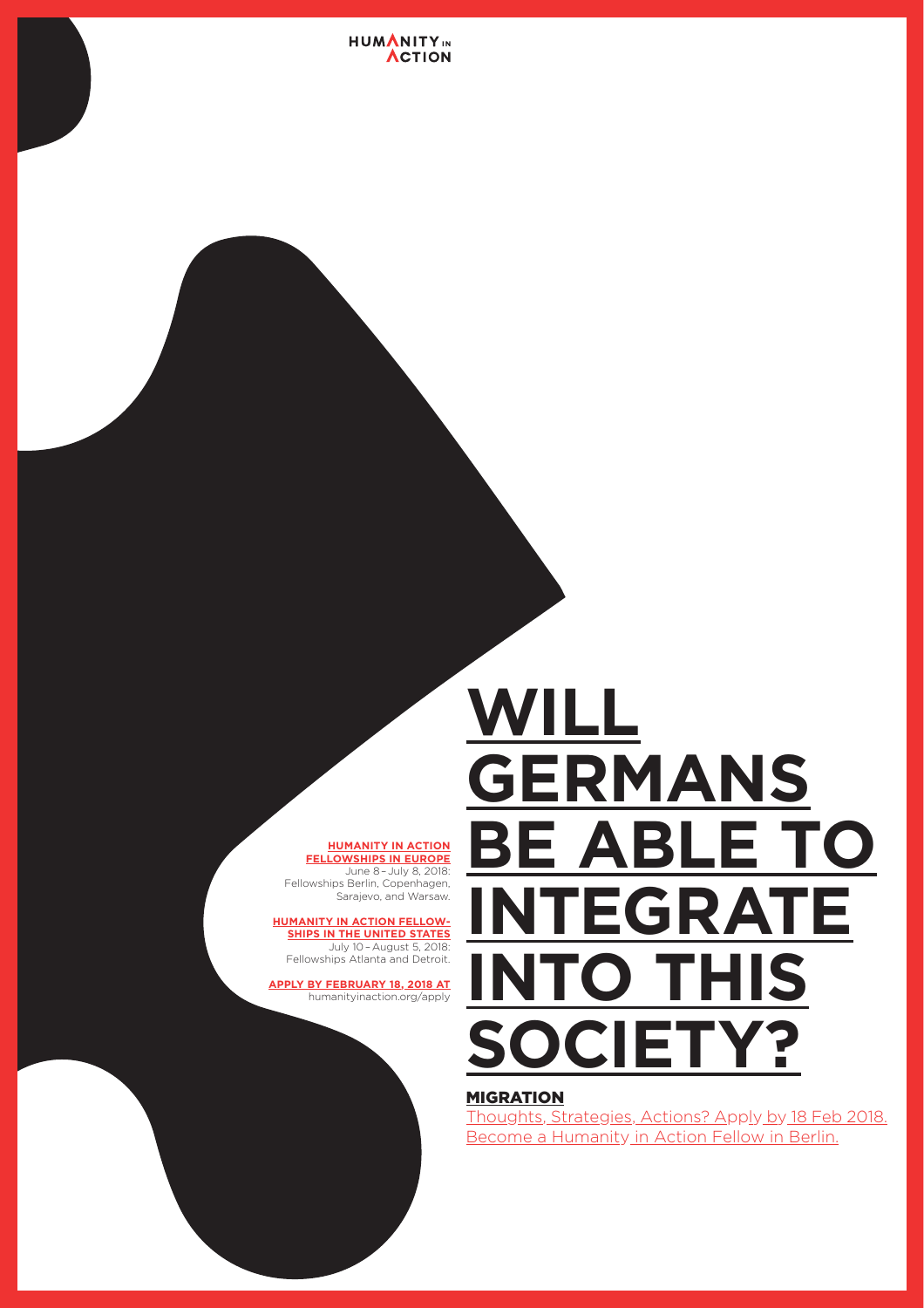# **FROM FORDISM TO UBERISM?**

## LABOR RIGHTS

Thoughts, Strategies, Actions? Apply by 18 Feb 2018. Become a Humanity in Action Fellow in Detroit.

**HUMANITY IN ACTION FELLOWSHIPS IN EUROPE**

June 8 – July 8, 2018: Fellowships Berlin, Copenhagen, Sarajevo, and Warsaw.

**HUMANITY IN ACTION FELLOW-**

**SHIPS IN THE UNITED STATES** July 10 – August 5, 2018: Fellowships Atlanta and Detroit.

**APPLY BY FEBRUARY 18, 2018 AT** humanityinaction.org/apply

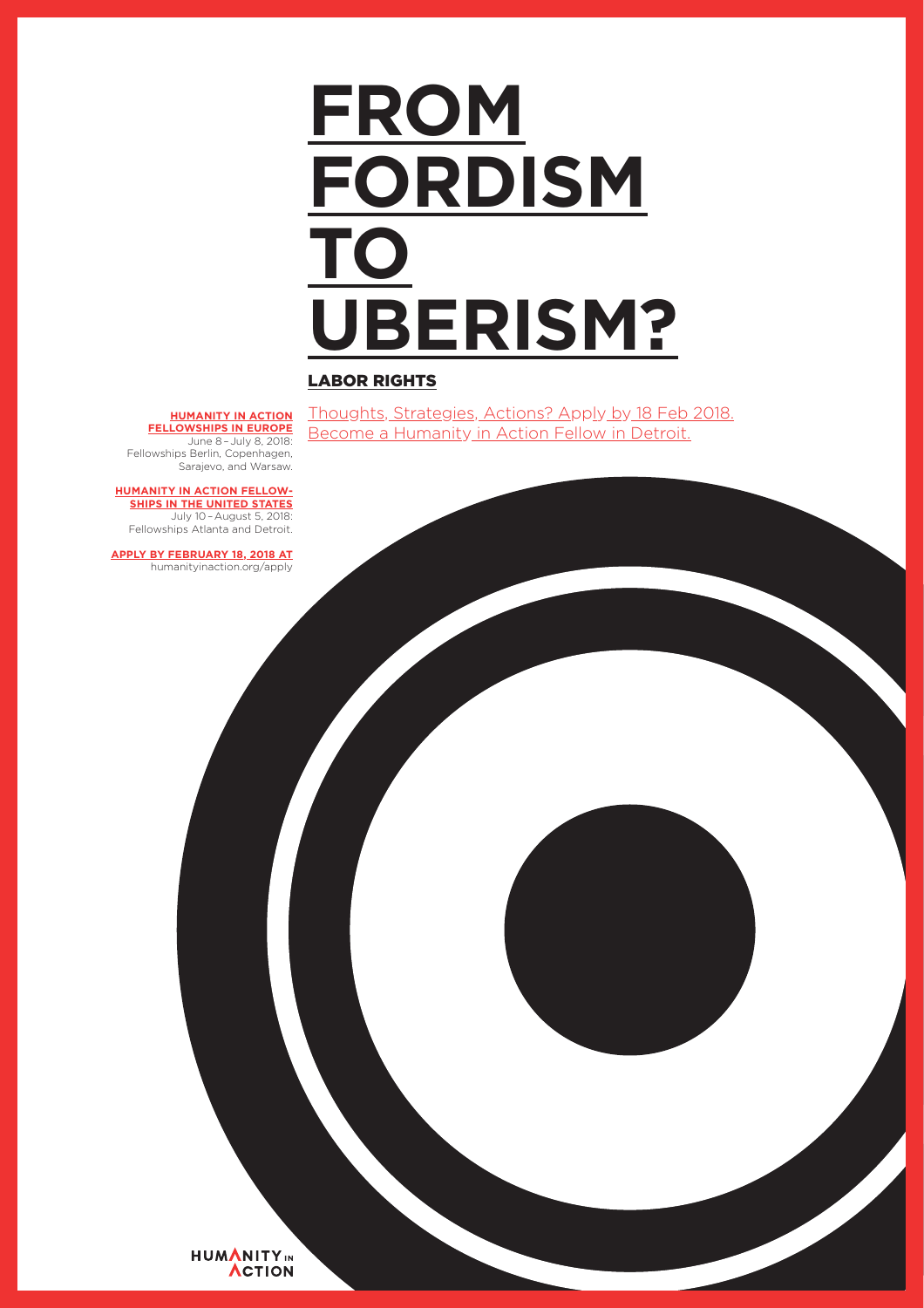## THE PRISON SYSTEM AS MODERN SLAVERY

Thoughts, Strategies, Actions? Apply by 18 Feb 2018. Become a Humanity in Action Fellow in Atlanta.



## **USA WHITE AGAIN?**

### HUMANITYIN **ACTION**

#### **HUMANITY IN ACTION FELLOWSHIPS IN EUROPE**

June 8 – July 8, 2018: Fellowships Berlin, Copenhagen, Sarajevo, and Warsaw.

#### **HUMANITY IN ACTION FELLOW-SHIPS IN THE UNITED STATES**

July 10 – August 5, 2018: Fellowships Atlanta and Detroit.

#### **APPLY BY FEBRUARY 18, 2018 AT** humanityinaction.org/apply









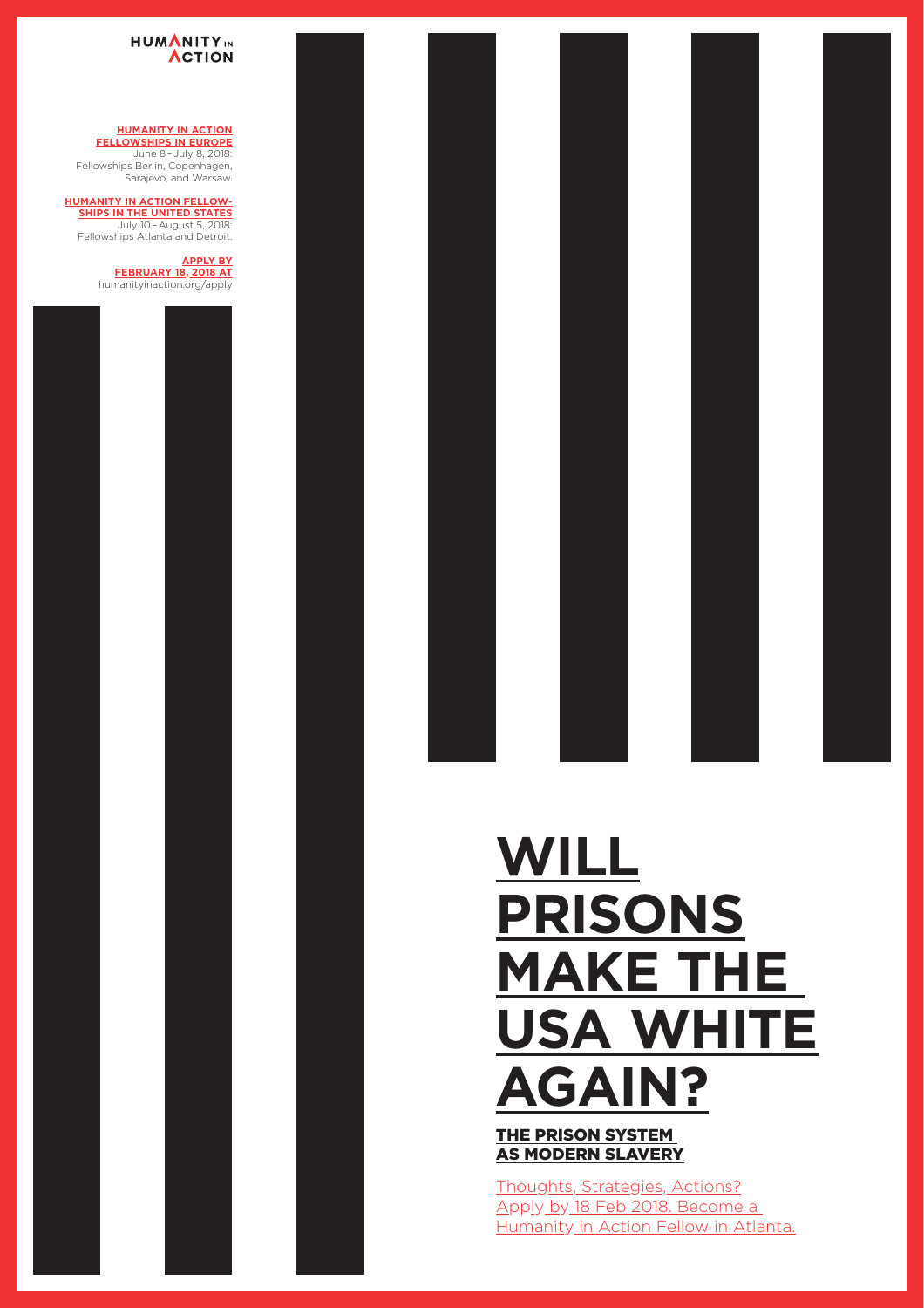

### POST-CONFLICT RECONCILIATION

#### **HUMANITY IN ACTION FELLOWSHIPS IN EUROPE**

Thoughts, Strategies, Actions? Apply by 18 Feb 2018. Become a Humanity in Action Fellow in Sarajevo.

June 8 – July 8, 2018: Fellowships Berlin, Copenhagen, Sarajevo, and Warsaw.

### **HUMANITY IN ACTION FELLOW-**

**SHIPS IN THE UNITED STATES**

July 10 – August 5, 2018: Fellowships Atlanta and Detroit.

#### **APPLY BY FEBRUARY 18, 2018 AT**

humanityinaction.org/apply

**HUMANITY IN ACTION**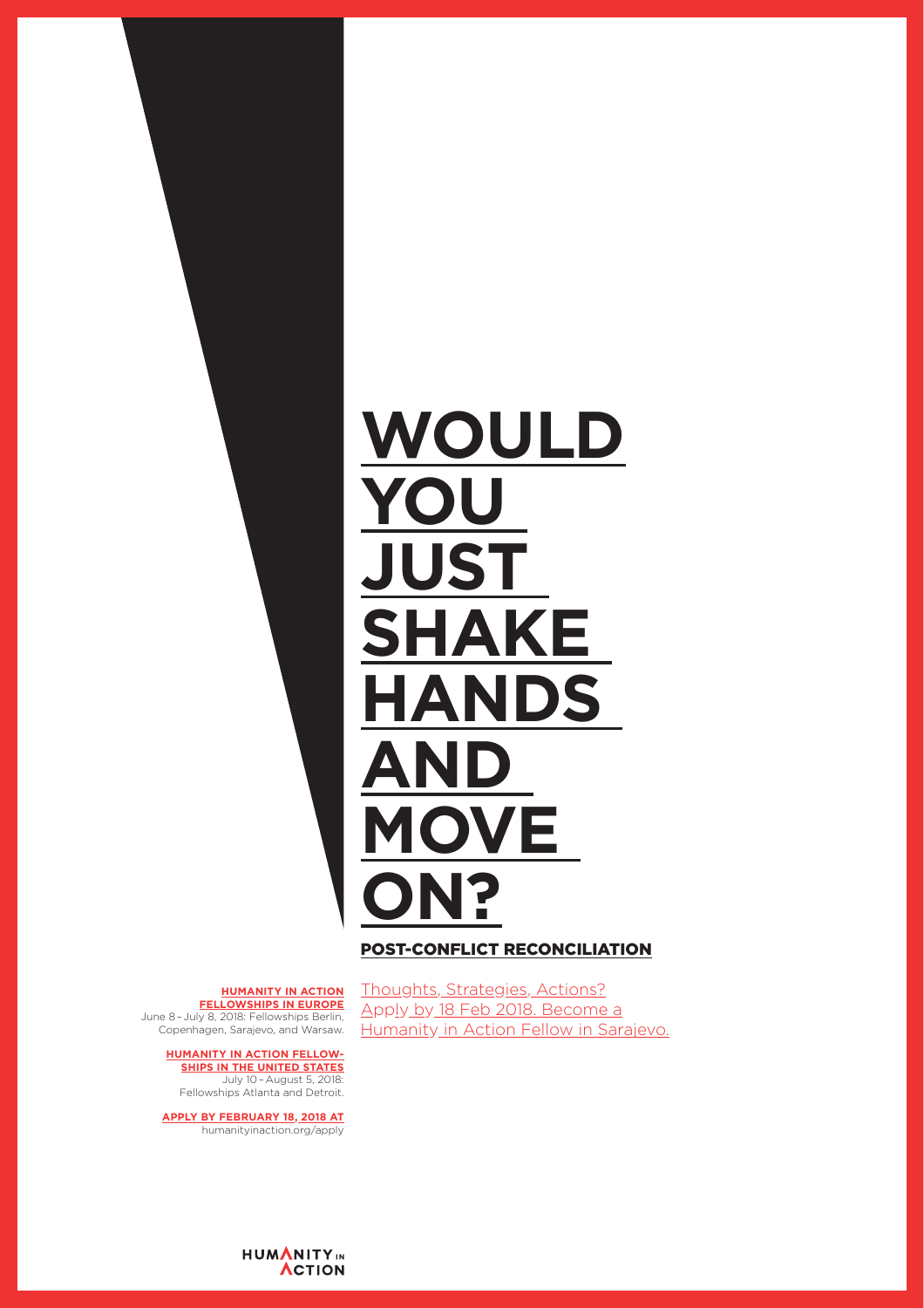## **INTEGRATE INTO WHAT?**

INCLUSION AND PLURALISM

Thoughts, Strategies, Actions? Apply by 18 Feb 2018.

Become a Humanity in Action Fellow in Copenhagen.

#### **HUMANITY IN ACTION FELLOWSHIPS IN EUROPE**

June 8 – July 8, 2018: Fellowships Berlin, Copenhagen, Sarajevo, and Warsaw.

#### **HUMANITY IN ACTION FELLOW-SHIPS IN THE UNITED STATES**

July 10 – August 5, 2018: Fellowships Atlanta and Detroit.

#### **APPLY BY FEBRUARY 18, 2018 AT**

humanityinaction.org/apply

HUMANITYIN **ACTION**